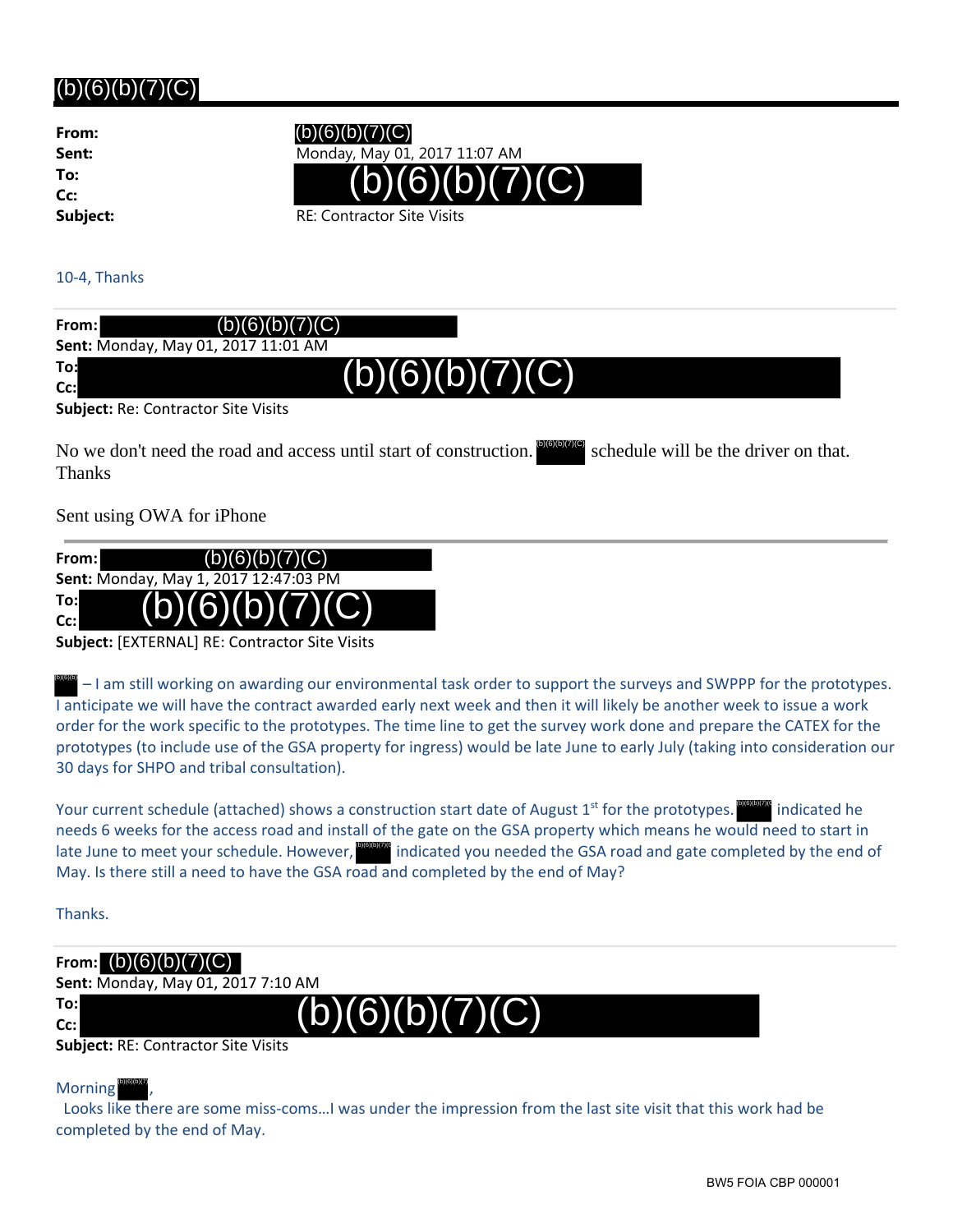

#### **From:** (b)(6)(b)(7)(C)

**Sent:** Sunday, April 30, 2017 9:17 PM

**To**

**Cc:**

(b)(6)(b)(7)(C)

(b)(6)(b)(7

**Subject:** RE: Contractor Site Visits

– I was referring to the construction of the prototypes (at the end of the secondary fence). (b)(6)(b)(7)(C)

**From:** (b)(6)(b)(7)(C) **Sent:** Friday, April 28, 2017 2:27 PM **To Cc:**  $(b)(6)(b)(7)(C)$ 

**Subject:** RE: Contractor Site Visits

 I understood the GSA Area was in support of the mock ups…when you say "construction" do you mean mock ups? My goal was to have all of the road and gate requirements completed by the end of May.



**From:** (b)(6)(b)(7)(C)

**Sent:** Friday, April 28, 2017 11:23 AM

**To: Cc:**

(b)(6)(b)(7)(C)

 $(b)(6)(b)(7)(C)$ 

**Subject:** RE: Contractor Site Visits

– What would be the latest you can start with the gate and road on the GSA lot and still meet the early August construction date? Just trying to nail down my timing on surveys and getting the CATEX done. (b)(6)(b)(7)(C)

| From: $(b)(6)(b)(7)(C)$                    |                                          |  |
|--------------------------------------------|------------------------------------------|--|
|                                            | Sent: Wednesday, April 26, 2017 11:48 AM |  |
| To:l<br>$Cc$ :                             | (b)(6)(b)(7)(C)                          |  |
| <b>Subject: RE: Contractor Site Visits</b> |                                          |  |

**bject:** RE: Contractor Site Visits

Not sure I can relate it to maintenance… we may have wait the two weeks before we can start.

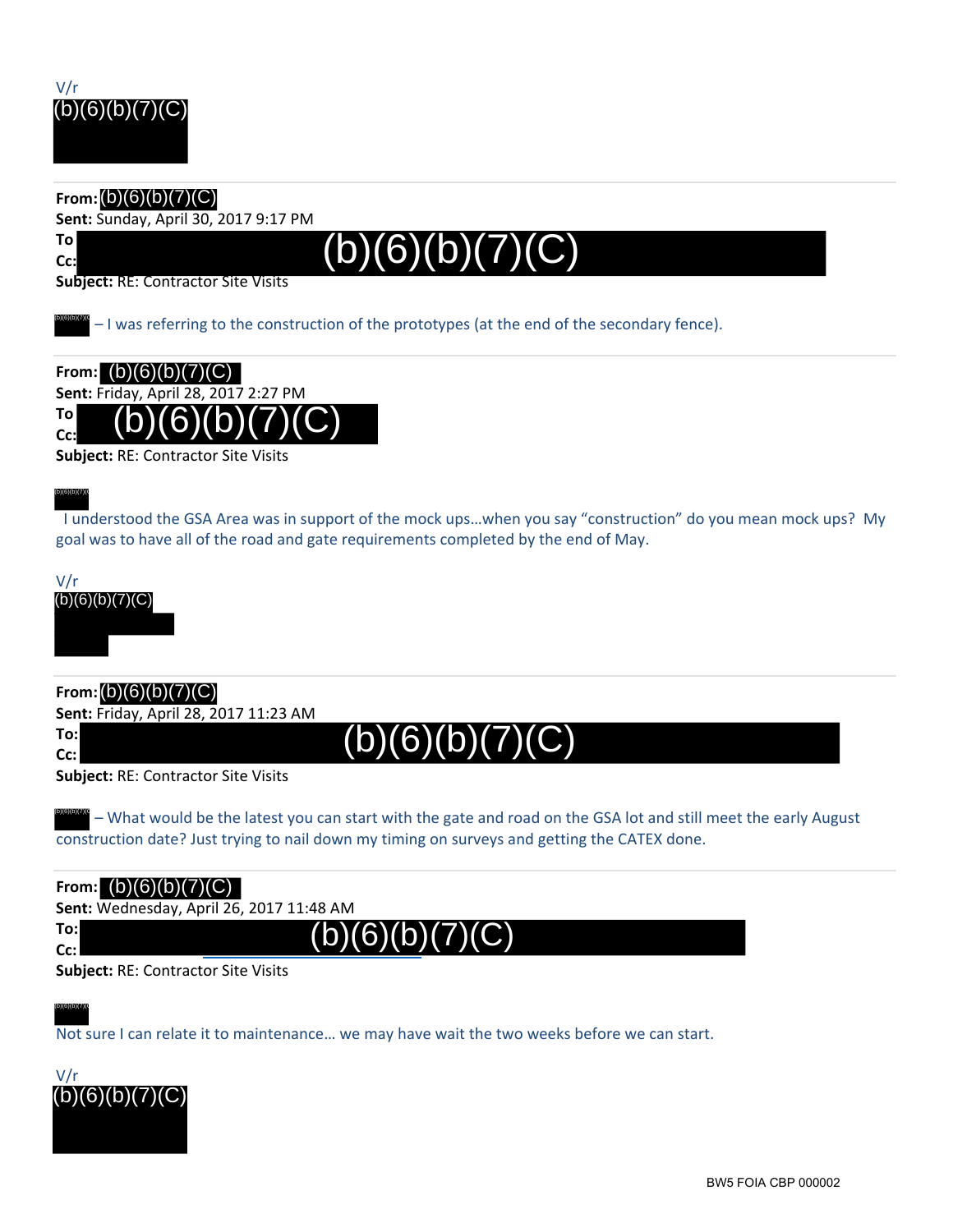# **From:** (b)(6)(b)(7)(C)

**Sent:** Wednesday, April 26, 2017 11:39 AM

**To:**

**Cc:**

 $(b)(6)(b)(7)(C)$ 

**Subject:** RE: Contractor Site Visits

Got it. Unfortunately I need to get a burrowing owl survey of the property completed per GSA. The contract that can be used to award this survey will likely be awarded in the next 2 weeks. I will check with OCC as to whether we might be able to use our existing TI task order but we would have to justify that this access is related to TI maintenance.

| (b)(6)(b)(7)(C)<br>From:<br>Sent: Wednesday, April 26, 2017 10:30:00 AM<br>(b)(6)(b)(7)(C)<br>To:<br>Subject: RE: Contractor Site Visits |
|------------------------------------------------------------------------------------------------------------------------------------------|
| Correctit would be too difficult to work on the south side of the secondary due to the truck lanes.                                      |
| (b)(6)(b)(7)(C)                                                                                                                          |
| From: $(b)(6)(b)(7)(C)$<br>Sent: Wednesday, April 26, 2017 9:56 AM                                                                       |
| (b)(6)(b)(7)(C)<br>To:                                                                                                                   |
| Subject: RE: Contractor Site Visits                                                                                                      |
| - Your initial work would involve just creating an opening in the secondary fence?                                                       |
| (b)(6)(b)(7)(C)<br>From:<br>Sent: Wednesday, April 26, 2017 8:49:07 AM<br>IO:II<br>Cc:<br>Subject: RE: Contractor Site Visits            |
| $10 - 4$                                                                                                                                 |
| can we start on the gate? This is a heavy lift given the time constraints.                                                               |
| V/r                                                                                                                                      |
| (b)(6)(b)(7)(C)                                                                                                                          |
| (b)(6)(b)(7)(C)<br>From:                                                                                                                 |
| Sent: Wednesday, April 26, 2017 8:29 AM<br>(b)(6)(b)(7)(C)<br>To:                                                                        |
|                                                                                                                                          |